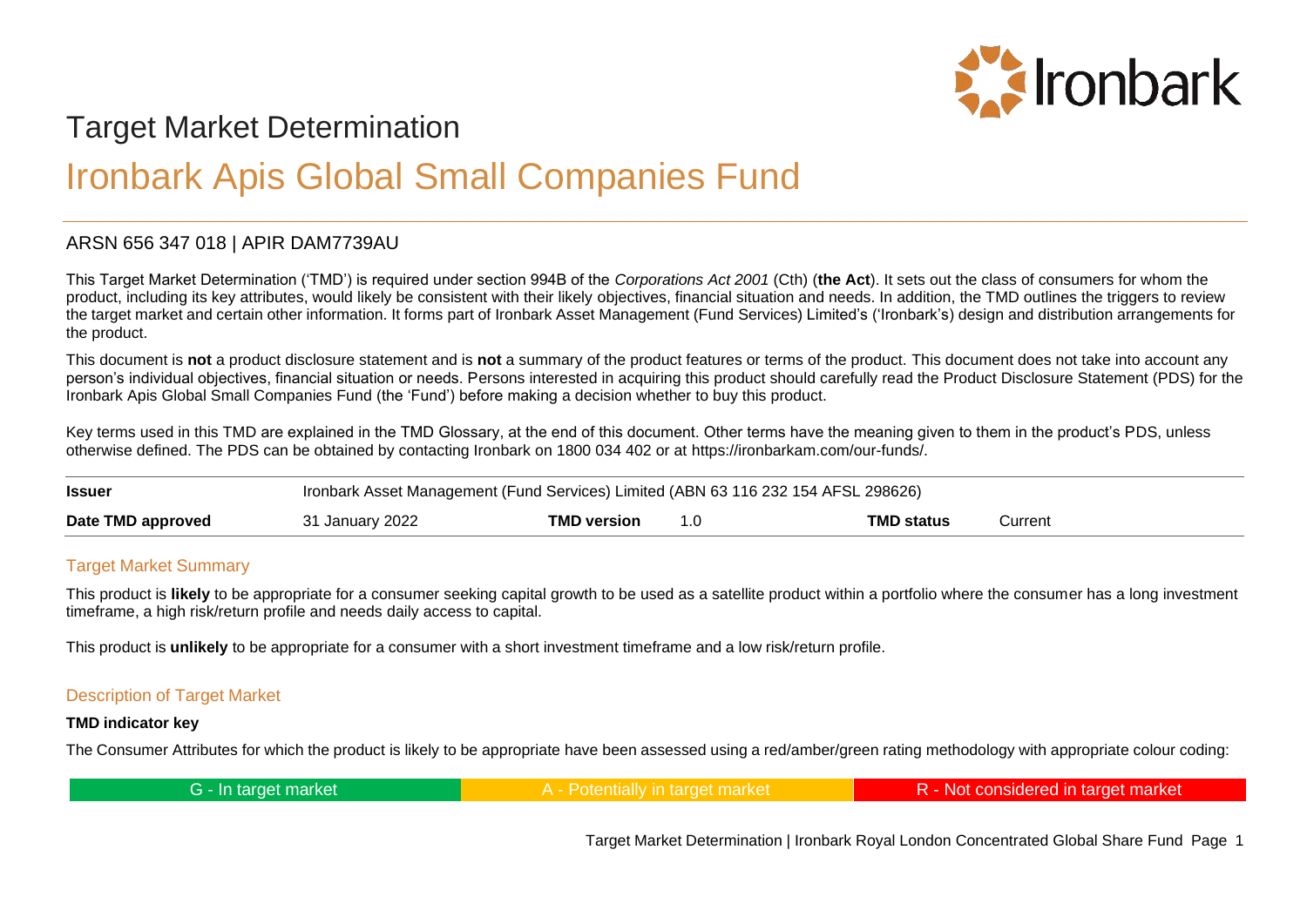#### **Instructions**

In the tables below, Column 1, Consumer Attributes, indicates a description of the likely objectives, financial situation and needs of the class of consumers that are considering this product. Column 2, TMD indicator, indicates whether a consumer meeting the attribute in column 1 is likely to be in the target market for this product.

A **green** rating means that the product's features and key attributes are likely to meet the corresponding consumer objective.

Generally, a consumer is unlikely to be in the target market for the product if:

- **one or more** of their Consumer Attributes correspond to a **red** rating, or
- **three or more** of their Consumer Attributes correspond to an **amber** rating.

#### **Investment products and diversification**

A consumer (or class of consumer) may intend to hold a product or managed account as part of a diversified portfolio (typically with an intended product use of satellite/small allocation or core component). In such circumstances, the product or managed account should be assessed against the consumer's attributes for the relevant portion of the portfolio, rather than the consumer's portfolio as a whole. For example, a consumer may seek to construct a conservative portfolio with a satellite/small allocation to growth assets. In this case, it may be likely that a product or managed account with a High or Very High risk/return profile is consistent with the consumer's objectives for that allocation notwithstanding that the risk/return profile of the consumer as a whole is Low or Medium. In making this assessment, distributors should consider all features of a product (including its key attributes).

| <b>Consumer attributes</b>                     | <b>TMD Indicator</b> | <b>Product description including key attributes</b>                                                                                                                                                                                                                                                                                                                                                                                                                                                  |  |  |
|------------------------------------------------|----------------------|------------------------------------------------------------------------------------------------------------------------------------------------------------------------------------------------------------------------------------------------------------------------------------------------------------------------------------------------------------------------------------------------------------------------------------------------------------------------------------------------------|--|--|
| Investment objective                           |                      |                                                                                                                                                                                                                                                                                                                                                                                                                                                                                                      |  |  |
| Capital Growth                                 | G                    | The Fund seeks to outperform the benchmark (after fees) over 5 to 7 years.                                                                                                                                                                                                                                                                                                                                                                                                                           |  |  |
| <b>Capital Preservation</b>                    | $\mathsf{R}$         |                                                                                                                                                                                                                                                                                                                                                                                                                                                                                                      |  |  |
| <b>Capital Guaranteed</b>                      | $\mathsf{R}$         |                                                                                                                                                                                                                                                                                                                                                                                                                                                                                                      |  |  |
| Income Distribution                            | $\mathsf{R}$         |                                                                                                                                                                                                                                                                                                                                                                                                                                                                                                      |  |  |
| Intended product use                           |                      |                                                                                                                                                                                                                                                                                                                                                                                                                                                                                                      |  |  |
| Solution/Standalone (75-100%)                  | R.                   | The Fund employs a global long-only equity investment strategy with a focus on small-capitalisation securities (with                                                                                                                                                                                                                                                                                                                                                                                 |  |  |
| Core Component (25-75%)                        | $\mathsf{R}$         | an average market cap below \$5 billion USD). The Fund's assets are primarily invested in publicly traded global equity<br>securities, which include common stocks, preferred stocks, rights, warrants and interests in real estate investment<br>trusts ('REITs'), which may be acquired through private placements or initial public offerings ('IPOs') where Apis Capital<br>expects such securities to be listed or traded within a period of three months. Portfolio diversification is Medium. |  |  |
| Satellite/small allocation (<25%)              | G                    |                                                                                                                                                                                                                                                                                                                                                                                                                                                                                                      |  |  |
| Investment timeframe                           |                      |                                                                                                                                                                                                                                                                                                                                                                                                                                                                                                      |  |  |
| Short ( $\leq$ 2 years)                        | $\mathsf{R}$         | The suggested minimum investment timeframe is at least 5 years.                                                                                                                                                                                                                                                                                                                                                                                                                                      |  |  |
| Medium ( $2 \leq 8$ years)                     | A                    |                                                                                                                                                                                                                                                                                                                                                                                                                                                                                                      |  |  |
| Long $(> 8$ years)                             | G                    |                                                                                                                                                                                                                                                                                                                                                                                                                                                                                                      |  |  |
| Risk (ability to bear loss) and Return profile |                      |                                                                                                                                                                                                                                                                                                                                                                                                                                                                                                      |  |  |

Target Market Determination | Ironbark Royal London Concentrated Global Share Fund Page 2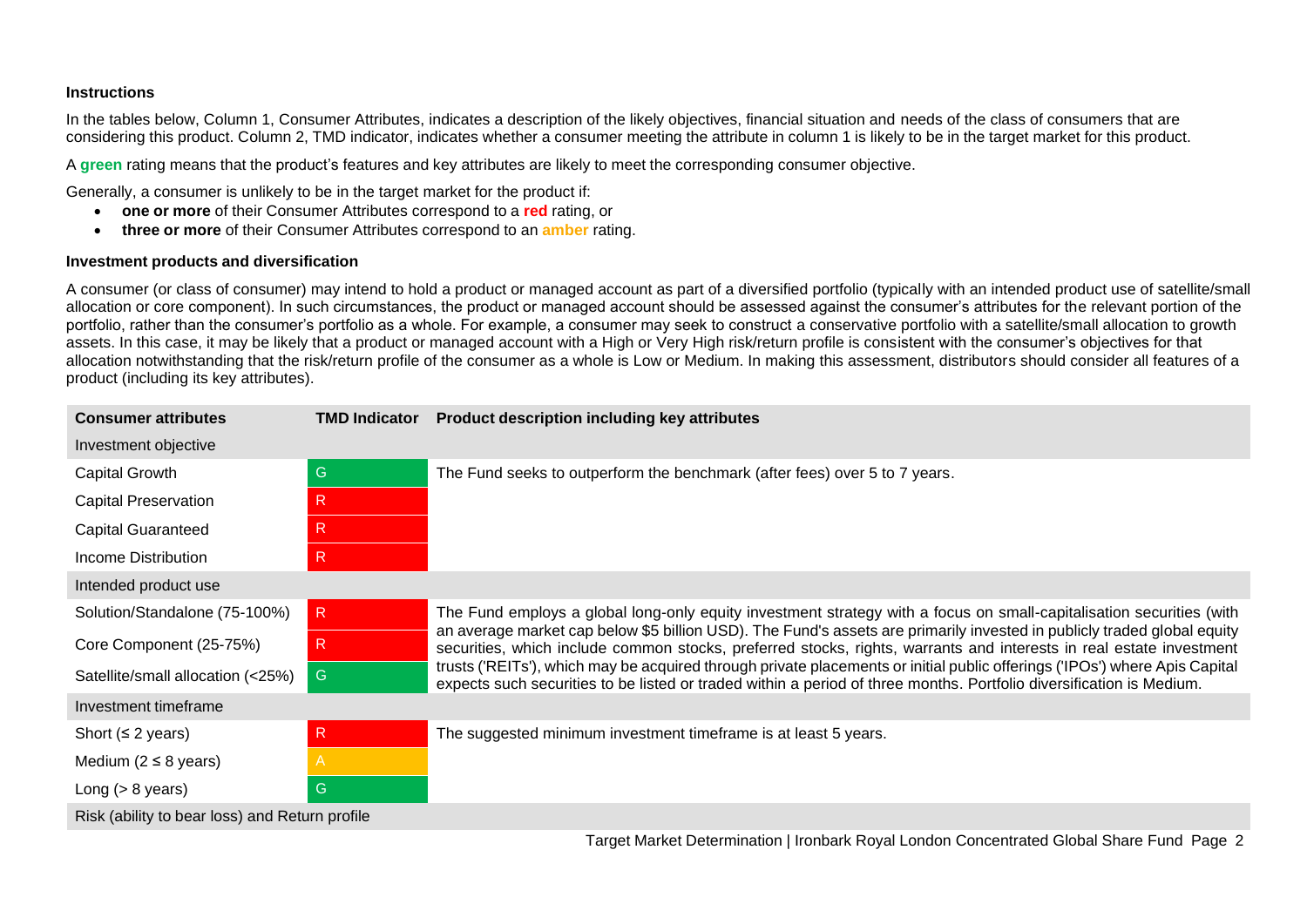| Low                    | R                       | The Fund has a standard risk measure of 6 (High).                                                                                                                                     |
|------------------------|-------------------------|---------------------------------------------------------------------------------------------------------------------------------------------------------------------------------------|
| Medium                 | $\overline{\mathsf{A}}$ |                                                                                                                                                                                       |
| High                   | G                       |                                                                                                                                                                                       |
| Very High              | G                       |                                                                                                                                                                                       |
| Need to withdraw money |                         |                                                                                                                                                                                       |
| Daily                  | G                       | Under ordinary circumstances, if your valid withdrawal request is received by 2.00pm on a Business Day, your units<br>will be redeemed based on the unit price for that Business Day. |
| Weekly                 | G                       |                                                                                                                                                                                       |
| Monthly                | G                       |                                                                                                                                                                                       |
| Quarterly              | G                       |                                                                                                                                                                                       |
| Annually or longer     | G                       |                                                                                                                                                                                       |

### Appropriateness

The Issuer has assessed the product and formed the view that the product, including its key attributes, is likely to be consistent with the likely objectives, financial situation and needs of consumers in the target market as described above, as the features of this product in Column 3 of the table above are likely to be suitable for consumers with the attributes identified with a green TMD Indicator in Column 2.

# Distribution conditions/restrictions

| <b>Distribution Condition</b>        | <b>Distribution Condition Rationale</b> |
|--------------------------------------|-----------------------------------------|
| There are no distribution conditions | N/A                                     |

### **Review triggers**

Material change to key attributes, fund investment objective and/or fees.

Material deviation from benchmark / objective over sustained period.

Key attributes have not performed as disclosed by a material degree and for a material period.

Determination by the issuer of an ASIC reportable Significant Dealing

Material or unexpectedly high number of complaints (as defined in section 994A(1) of the Act) about the product or distribution of the product.

The use of Product Intervention Powers, regulator orders or directions that affects the product.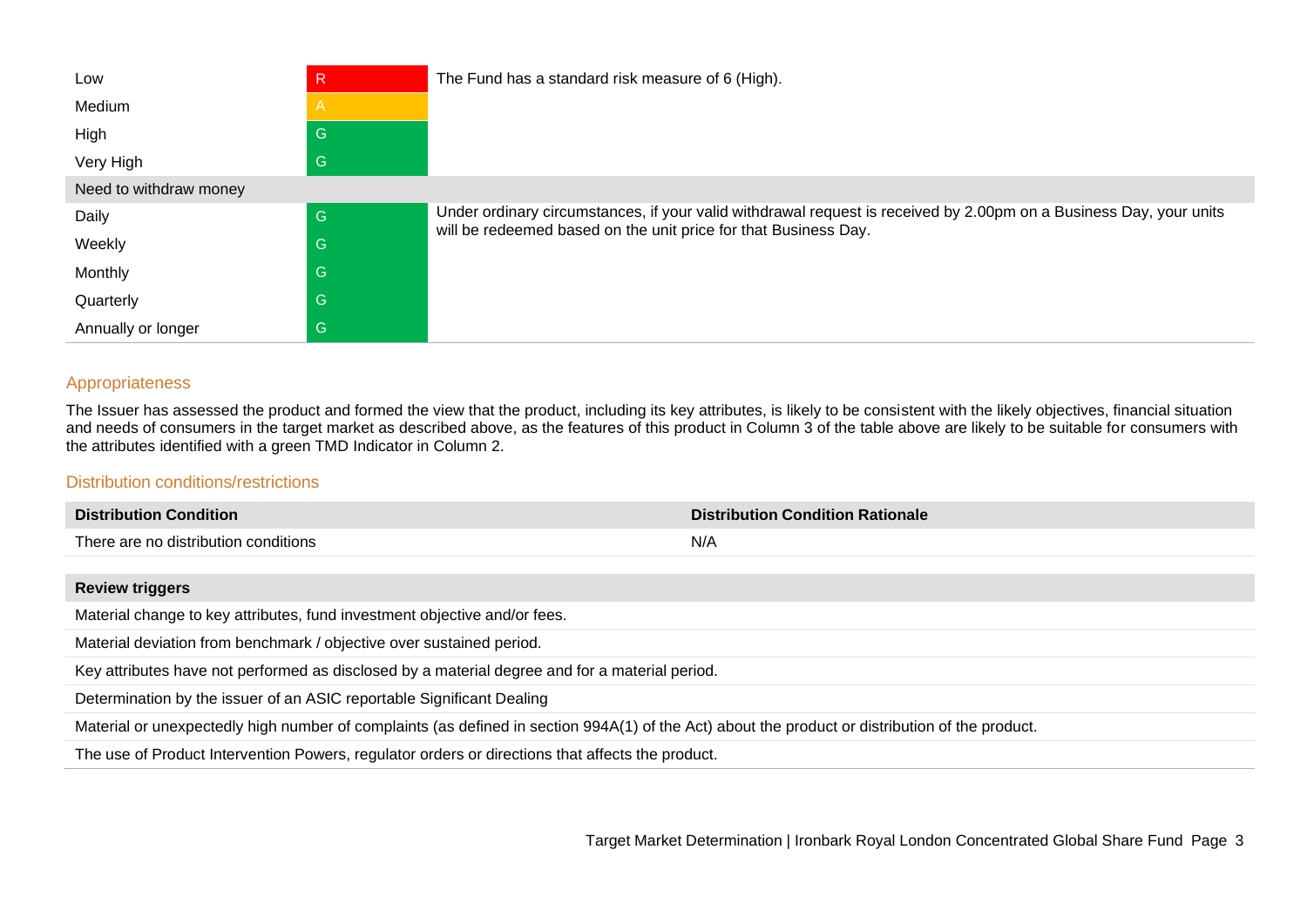| <b>Mandatory review periods</b>                                                                                                                                                                                                  |                           |                                                                                                                             |                                                |
|----------------------------------------------------------------------------------------------------------------------------------------------------------------------------------------------------------------------------------|---------------------------|-----------------------------------------------------------------------------------------------------------------------------|------------------------------------------------|
| Review period                                                                                                                                                                                                                    | Maximum period for review |                                                                                                                             |                                                |
| Initial review                                                                                                                                                                                                                   | 1 year and 3 months       |                                                                                                                             |                                                |
| Subsequent review                                                                                                                                                                                                                | 3 year and 3 months       |                                                                                                                             |                                                |
| <b>Distributor reporting requirements</b>                                                                                                                                                                                        |                           |                                                                                                                             |                                                |
| Reporting requirement                                                                                                                                                                                                            |                           | Reporting period                                                                                                            | Which distributors this requirement applies to |
| Complaints (as defined in section 994A(1) of the Act) relating to<br>the product design, product availability and distribution. The<br>distributor should provide all the content of the complaint, having<br>regard to privacy. |                           | Within 10 business days following end of calendar<br>quarter.                                                               | All distributors                               |
| Significant dealing outside of target market, under s994F(6) of the<br>Act.<br>See Definitions for further detail.                                                                                                               |                           | As soon as practicable but no later than 10<br>business days after distributor becomes aware of<br>the significant dealing. | All distributors                               |
| To the extent a distributor is aware, dealings outside the target<br>market, including reason why acquisition is outside of target<br>market, and whether acquisition occurred under personal advice.                            |                           | Within 10 business days following end of calendar<br>quarter.                                                               | All distributors                               |

Distributors should adopt the FSC data standards for reports to the issuer. Distributors must report to Ironbark by email at [DDO@ironbarkam.com.](mailto:DDO@ironbarkam.com)

#### Important information

This information is current as at the date of this document and provided as a quideline only, it may be subject to change. No recommendation or advice has been given as to whether any investment or strategy may be suitable for you.

Ironbark Asset Management (Fund Services) Limited ABN 63 116 232 154 AFSL 298626 is the responsible entity for the Fund(s) referred to in this document and is the issuer of this TMD. This TMD contains general information only and is not intended to represent specific investment or professional advice. The information does not take into account an individual's personal financial circumstances. The relevant offer document for the Fund(s) is available by contacting Ironbark on 1800 034 402 or at [https://ironbarkam.com/our-funds/.](https://ironbarkam.com/our-funds/) You should consider the offer document before making an investment decision to acquire or to continue to hold units in the Fund. To the extent permitted by law, Ironbark, its employees, consultants, advisers, officers and representatives are not liable for any loss or damage arising as a result of reliance placed on the contents of this TMD. This TMD is not a financial product recommendation or an offer or solicitation with respect to the purchase or sale of any financial product in any jurisdiction. This TMD is not intended for distribution to, or use by, any person or entity in any jurisdiction or country where such distribution or use would be contrary to local law or regulation. Ironbark and its representatives believe that the information in

this document is correct at the time of compilation, but no warranty of accuracy or reliability is given and no responsibility arising in any other way for errors or omissions (including responsibility to any person due to negligence) is accepted by Ironbark. While any forecasts, estimates and opinions in this material are made on a reasonable basis, actual future results and operations may differ materially from the forecasts, estimates and opinions set out in this material. No guarantee as to the repayment of capital or the performance of any product or rate of return referred to in this material is made by Ironbark. No part of this material may be reproduced or distributed in any manner without the prior written permission of Ironbark. Any investment is subject to investment risk, including delays on the payment of withdrawal proceeds and the loss of income or the principal invested.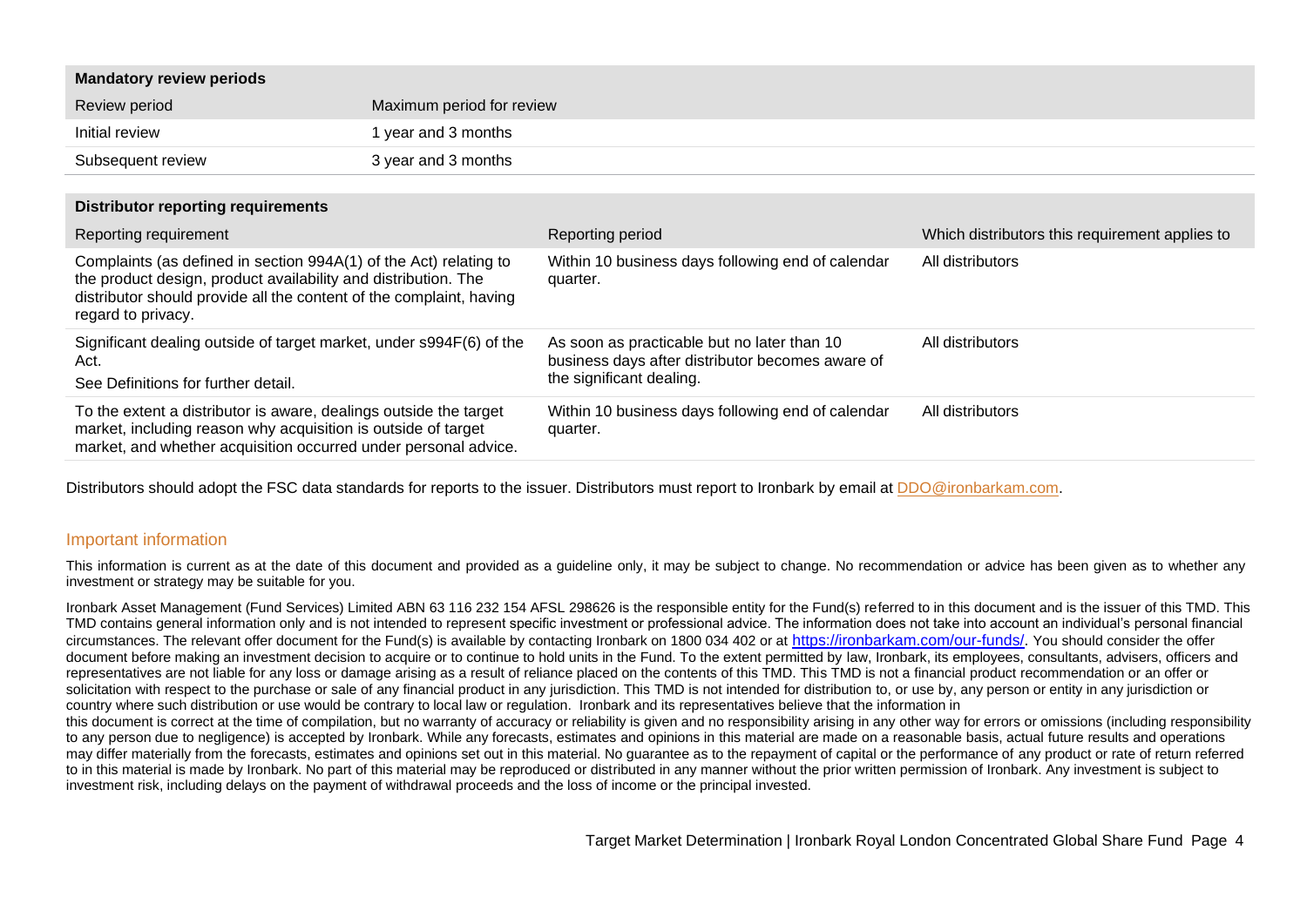# **Definitions**

| <b>Term</b>                     | <b>Definition</b>                                                                                                                                                                                                                                                                                                                        |
|---------------------------------|------------------------------------------------------------------------------------------------------------------------------------------------------------------------------------------------------------------------------------------------------------------------------------------------------------------------------------------|
| Consumer's investment objective |                                                                                                                                                                                                                                                                                                                                          |
| Capital growth                  | The consumer seeks to invest in a product designed to generate capital return. The consumer prefers exposure to growth<br>assets (such as shares or property) or otherwise seeks an investment return above the current inflation rate.                                                                                                  |
| Capital preservation            | The consumer seeks to invest in a product to reduce volatility and minimise loss in a market down-turn. The consumer prefers<br>exposure to defensive assets (such as cash or fixed income securities) that are generally lower in risk and less volatile than<br>growth investments.                                                    |
| Capital guaranteed              | The consumer seeks a guarantee or protection against capital loss whilst still seeking the potential for capital growth (typically<br>gained through a derivative arrangement). The consumer would likely understand the complexities, conditions and risks that<br>are associated with such products.                                   |
| Income distribution             | The consumer seeks to invest in a product designed to distribute regular and/or tax-effective income. The consumer prefers<br>exposure to income-generating assets (typically, high dividend-yielding equities, fixed income securities and money market<br>instruments).                                                                |
| Consumer's intended product use |                                                                                                                                                                                                                                                                                                                                          |
| Solution/Standalone (75-100%)   | The consumer intends to hold the investment as either a part or the majority (up to 100%) of their total investable assets (see<br>definition below). The consumer typically prefers exposure to a product with at least High portfolio diversification (see<br>definitions below).                                                      |
| Core Component (25-75%)         | The consumer intends to hold the investment as a major component, up to 75%, of their total investable assets (see definition<br>below). The consumer typically prefers exposure to a product with at least Medium portfolio diversification (see definitions<br>below).                                                                 |
| Satellite (<25%)                | The consumer intends to hold the investment as a smaller part of their total portfolio, as an indication it would be suitable for<br>up to 25% of the total investable assets (see definition below). The consumer is likely to be comfortable with exposure to a<br>product with Low portfolio diversification (see definitions below). |
| <b>Investable Assets</b>        | Those assets that the investor has available for investment, excluding the family home.                                                                                                                                                                                                                                                  |
|                                 | Portfolio diversification (for completing the key product attribute section of consumer's intended product use)                                                                                                                                                                                                                          |
| Low                             | Single asset class, single country, low or moderate holdings of securities - e.g. high conviction Aussie equities.                                                                                                                                                                                                                       |
| Medium                          | 1-2 asset classes, single country, broad exposure within asset class, e.g. Aussie equities "All Ords".                                                                                                                                                                                                                                   |
| High                            | Highly diversified across either asset classes, countries or investment managers, e.g. Australian multi-manager balanced fund<br>or global multi-asset product (or global equities).                                                                                                                                                     |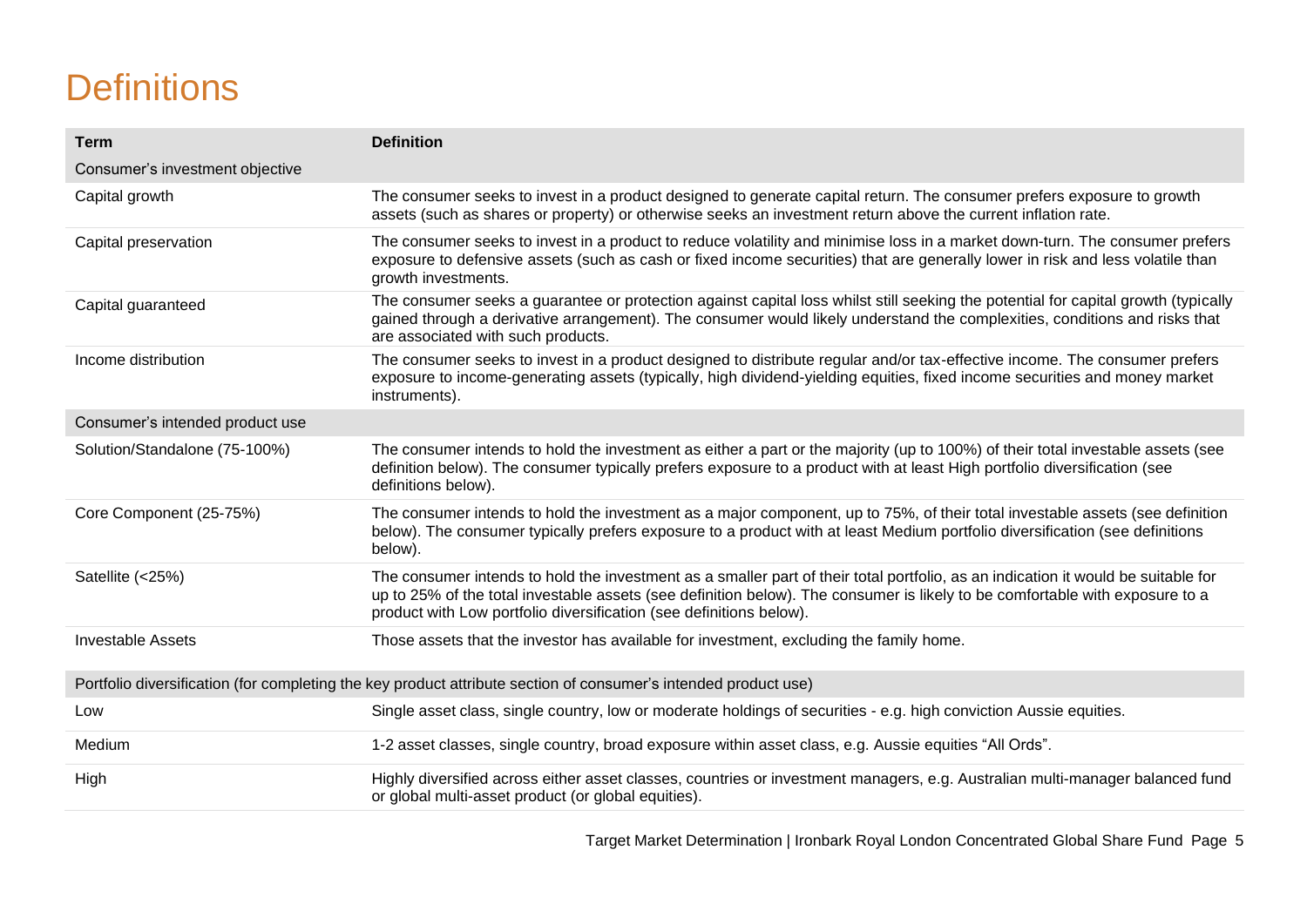| Consumer's intended investment timeframe |                                                                                            |  |
|------------------------------------------|--------------------------------------------------------------------------------------------|--|
| Short ( $\leq$ 2 years)                  | The consumer has a short investment timeframe and may wish to redeem within two years.     |  |
| Medium $(> 2$ years)                     | The consumer has a medium investment timeframe and is unlikely to redeem within two years. |  |
| Long $(> 8$ years)                       | The consumer has a long investment timeframe and is unlikely to redeem within eight years. |  |
|                                          |                                                                                            |  |

Consumer's Risk (ability to bear loss) and Return profile

Ironbark has adopted the Standard Risk Measure (SRM) to calculate the likely number of negative annual returns over a 20 year period, using the guidance and methodology outlined in the *Standard Risk Measure [Guidance](https://protect-eu.mimecast.com/s/pqPaCwVNmtGRQpvMFVpVgu?domain=urldefense.com) Paper For Trustees*. SRM is not a complete assessment of risk and potential loss. For example, it does not detail important issues such as the potential size of a negative return or that a positive return could still be less than a consumer requires to meet their investment objectives/needs. Where relevant, other risk factors are detailed, such as where some products may use leverage, derivatives or short selling, may have liquidity or withdrawal limitations, or otherwise may have a complex structure or increased investment risks.

| Low                                                   | The consumer is conservative or low risk in nature, seeks to minimise potential losses (e.g. has the ability to bear up to 1<br>negative return over a 20 year period (SRM 1 to 2)) and is comfortable with a low target return profile.                                                                       |
|-------------------------------------------------------|----------------------------------------------------------------------------------------------------------------------------------------------------------------------------------------------------------------------------------------------------------------------------------------------------------------|
|                                                       | Consumer typically prefers defensive assets such as cash and fixed income.                                                                                                                                                                                                                                     |
| Medium                                                | The consumer is moderate or medium risk in nature, seeking to minimise potential losses (e.g. has the ability to bear up to 4<br>negative returns over a 20 year period (SRM 3 to 5)) and comfortable with a moderate target return profile.                                                                   |
|                                                       | Consumer typically prefers a balance of growth assets such as shares, property and alternative assets and defensive assets<br>such as cash and fixed income.                                                                                                                                                   |
| High                                                  | The consumer is higher risk in nature and can accept higher potential losses (e.g. has the ability to bear up to 6 negative<br>returns over a 20 year period (SRM 6)) in order to target a higher target return profile.                                                                                       |
|                                                       | Consumer typically prefers predominantly growth assets such as shares, property and alternative assets with only a smaller<br>or moderate holding in defensive assets such as cash and fixed income.                                                                                                           |
| Very High                                             | The consumer has a more aggressive or very high risk appetite, seeks to maximise returns and can accept higher potential<br>losses (e.g. has the ability to bear 6 or more negative returns over a 20 year period (SRM 7) and possibly other risk factors,<br>such as leverage).                               |
|                                                       | Consumer typically prefers growth assets such as shares, property and alternative assets.                                                                                                                                                                                                                      |
| Consumer's need to withdraw money                     |                                                                                                                                                                                                                                                                                                                |
| Daily/Weekly/Monthly/Quarterly/<br>Annually or longer | The consumer seeks to invest in a product which permits redemption requests at this frequency under ordinary circumstances<br>and the issuer is typically able to meet that request within a reasonable period.                                                                                                |
| <b>Distributor Reporting</b>                          |                                                                                                                                                                                                                                                                                                                |
| Significant dealings                                  | Section 994F(6) of the Act requires distributors to notify the issuer if they become aware of a significant dealing in the product<br>that is not consistent with the TMD. Neither the Act nor ASIC defines when a dealing is 'significant' and distributors have<br>discretion to apply its ordinary meaning. |
|                                                       | The issuer will rely on notifications of significant dealings to monitor and review the product, this TMD, and its distribution<br>strategy, and to meet its own obligation to report significant dealings to ASIC.                                                                                            |

Target Market Determination | Ironbark Royal London Concentrated Global Share Fund Page 6